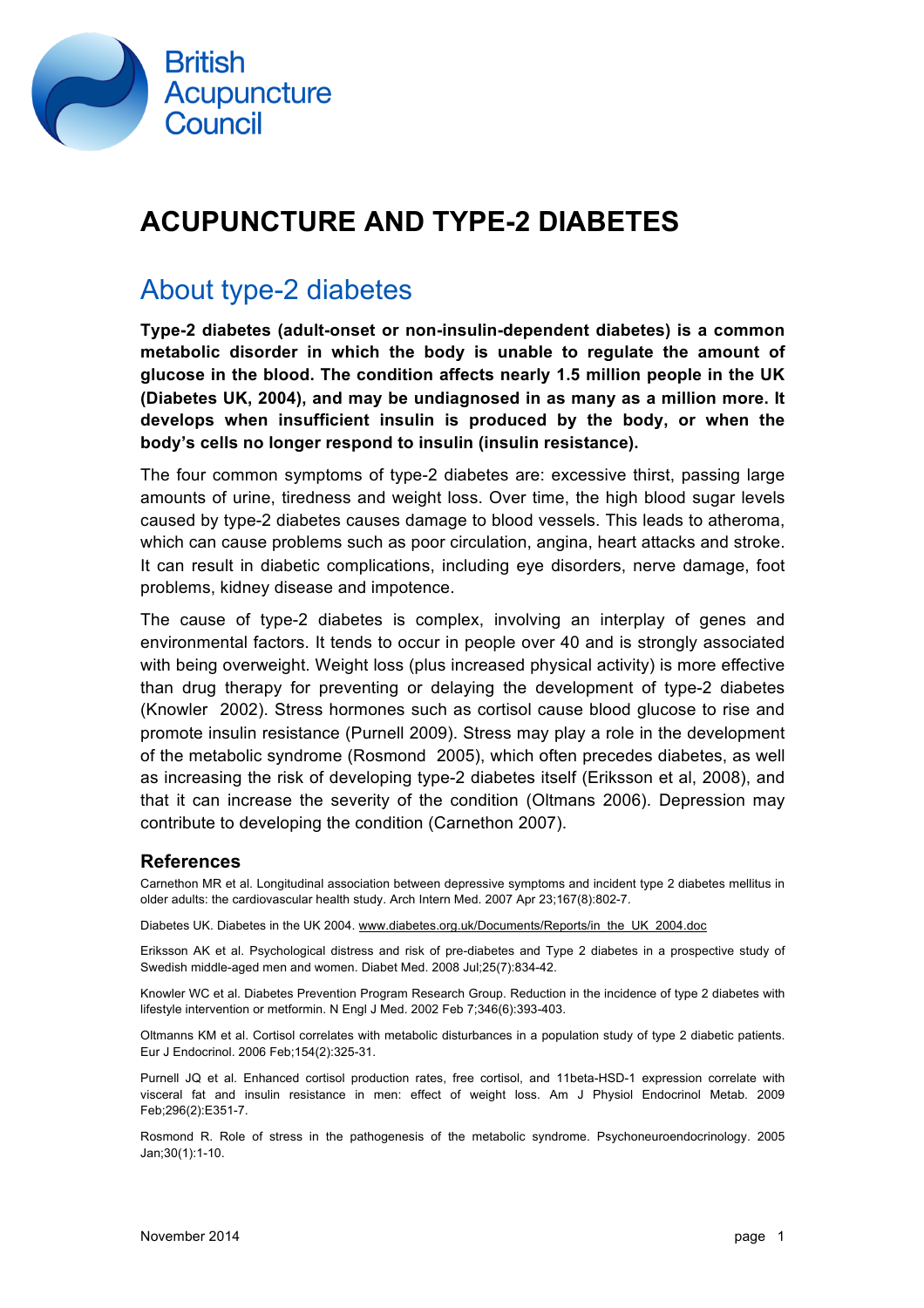### How acupuncture can help

Chinese medical texts have recognized diabetes as 'wasting-thirsting' for thousands of years, relating it to the consumption of too much rich food. Acupuncture therapy is a common approach to treating diabetes in modern China. However, research is scarce and randomized controlled trials almost non-existent. Most clinical studies have focused on peripheral neuropathy, where there is preliminary evidence for an effect (Jiang 2006; Abuaisha 1998). It may help to treat obesity (Cho 2009), which is the primary risk factor for developing type-2 diabetes, and also depression (see BAcC Fact Sheet 'Acupuncture and Depression').

Studies on physiological mechanisms, both with humans and laboratory animals, indicate that acupuncture may:

- regulate insulin production (Lin et al, 2004) and blood sugar levels (Lin 2004; Chang 2006; Cabioğlu 2006; Jiang 2006)
- improve the blood lipid profile (Cabioğlu 2005; Jiang 2006) (dyslipidaemia is common in patients with type-2 diabetes and may lead to cardiovascular morbidity and mortality).
- improve blood circulation (Tsuchiya 2007), thus helping to slow the onset and progression of diabetic circulatory complications
- moderate the stress response (Sakai 2007)

Most people use acupuncture as part of an integrated diabetes treatment plan because they are already using Western medication. Acupuncture can be safely and effectively combined with Western biomedicine and other treatments such as relaxation exercises and herbal medicine. In addition to offering acupuncture and related therapies, acupuncturists will often make suggestions as to dietary and other lifestyle changes that may be beneficial. Eating a healthy balanced diet, taking regular physical exercise, reducing stress and maintaining a healthy body weight can help to prevent or delay the onset of type-2 diabetes and slow the progression of the disease. Working with a supportive therapist can help people commit to these positive lifestyle changes.

Full details of research studies into traditional acupuncture treatment for diabetes can be found overleaf.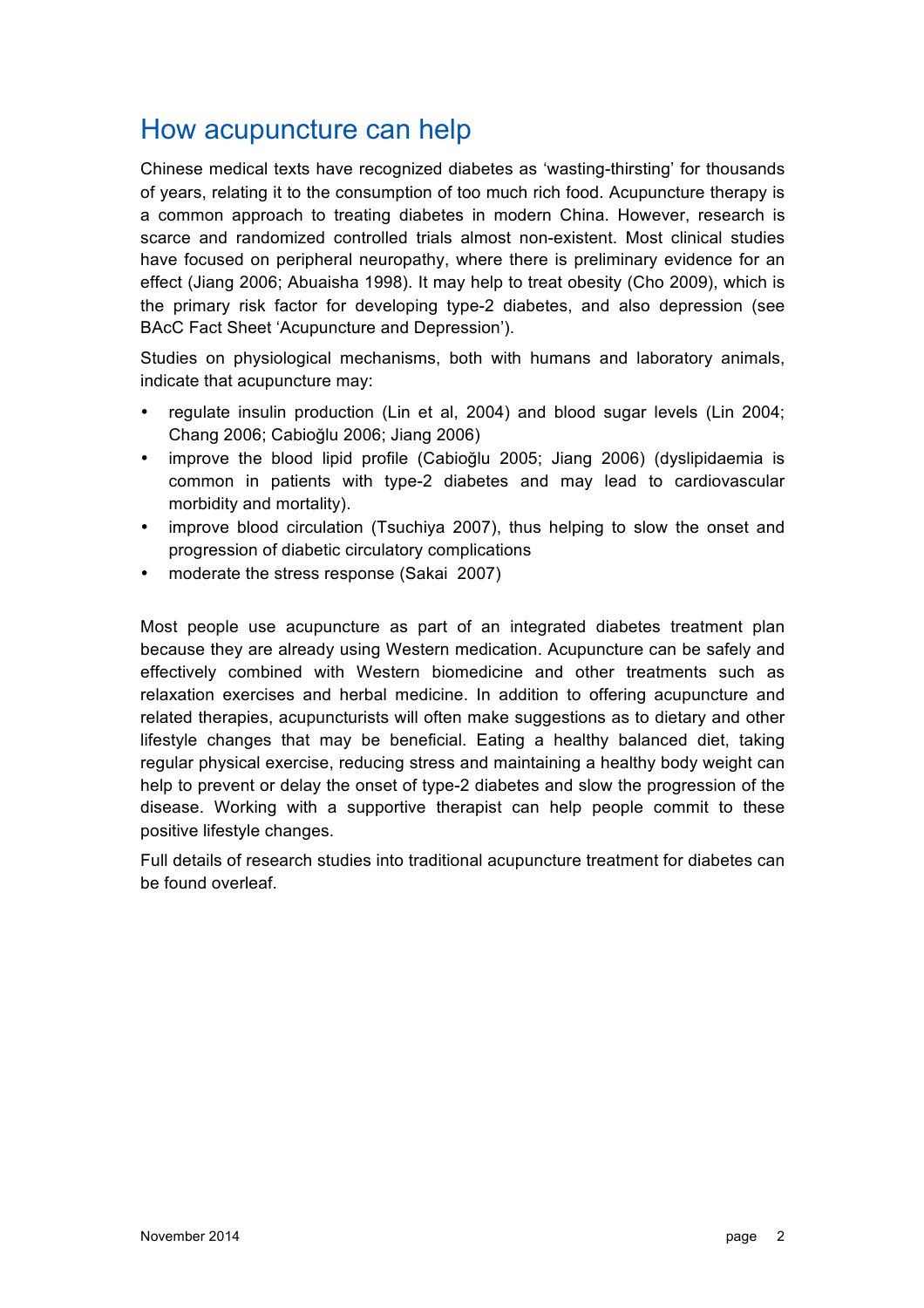## About traditional acupuncture

Acupuncture is a tried and tested system of traditional medicine, which has been used in China and other eastern cultures for thousands of years to restore, promote and maintain good health. Its benefits are now widely acknowledged all over the world and in the past decade traditional acupuncture has begun to feature more prominently in mainstream healthcare in the UK.

Traditional acupuncture takes a holistic approach to health and regards illness as a sign that the body is out of balance. The exact pattern and degree of imbalance is unique to each individual. The traditional acupuncturist's skill lies in identifying the precise nature of the underlying disharmony and selecting the most effective treatment.

The World Health Organisation (WHO) recognises that acupuncture can help resolve specific symptoms or conditions. Traditional acupuncture can also be used as a preventive measure to strengthen the constitution and promote general wellbeing.

An increasing weight of evidence from Western scientific research (see overleaf) is demonstrating the effectiveness of acupuncture for treating a wide variety of conditions and revealing the mechanisms by which it acts. From a biomedical viewpoint, acupuncture is believed to stimulate the nervous system, influencing the production of the body's communication substances - hormones and neurotransmitters. The resulting biochemical changes encourage the process of homeostasis, activating the body's self-regulating systems, thus stimulating its natural healing abilities and promoting physical and emotional wellbeing.

### About the British Acupuncture Council

With over 3000 members, the British Acupuncture Council (BAcC) is the UK's largest professional body for traditional acupuncturists. Membership of the BAcC guarantees excellence in training, safe practice and professional conduct. To find a qualified traditional acupuncturist, contact the BAcC on 020 8735 0400 or visit www.acupuncture.org.uk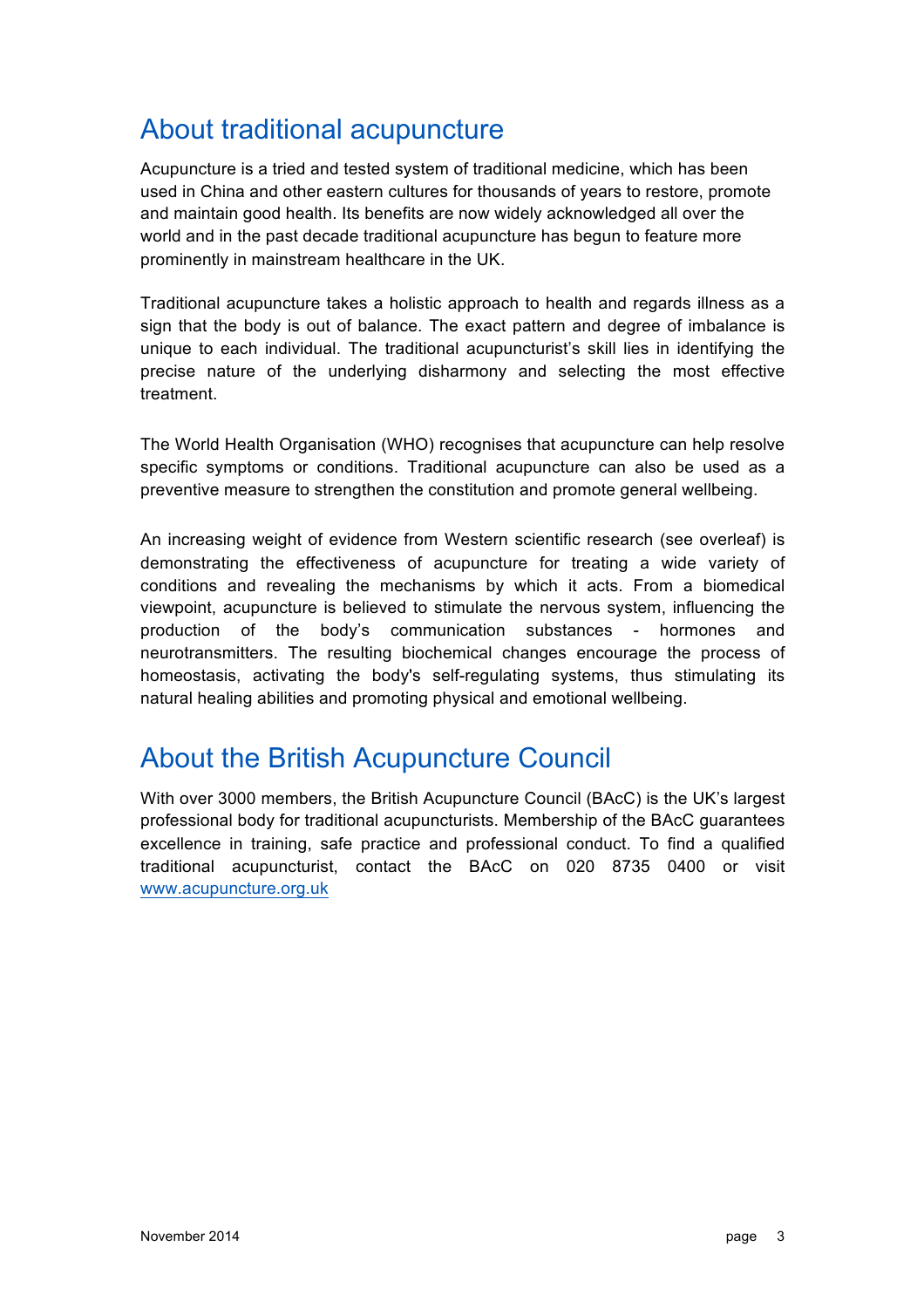# **ACUPUNCTURE AND TYPE-2 DIABETES**

## The evidence

| <b>Research</b>                                                                                                                                                                              | <b>Conclusion</b>                                                                                                                                                                                                                                                                                                                                                                                                                                                                                                                                                                                         |
|----------------------------------------------------------------------------------------------------------------------------------------------------------------------------------------------|-----------------------------------------------------------------------------------------------------------------------------------------------------------------------------------------------------------------------------------------------------------------------------------------------------------------------------------------------------------------------------------------------------------------------------------------------------------------------------------------------------------------------------------------------------------------------------------------------------------|
| <b>Reviews</b>                                                                                                                                                                               |                                                                                                                                                                                                                                                                                                                                                                                                                                                                                                                                                                                                           |
| Cho SH et al. Acupuncture for<br>obesity: a systematic review and<br>meta-analysis. Int J Obes (Lond).<br>2009 Feb;33(2):183-96.                                                             | Systematic review of studies of acupuncture for treating<br>obesity. Analysed pooled results from 31 studies involving<br>3013 cases. Concludes that acupuncture is an effective<br>treatment for obesity.                                                                                                                                                                                                                                                                                                                                                                                                |
| <b>Clinical trials</b>                                                                                                                                                                       |                                                                                                                                                                                                                                                                                                                                                                                                                                                                                                                                                                                                           |
| Jiang H et al. Clinical study on the<br>wrist-ankle acupuncture treatment<br>for 30 cases of diabetic peripheral<br>neuritis. J Tradit Chin Med. 2006<br>Mar; 26(1): 8-12.                   | Randomized controlled trial of acupuncture for peripheral<br>diabetic neuropathy. 90 patients were treated with either wrist-<br>ankle acupuncture, whole-body acupuncture, or conventional<br>medical treatment. Both acupuncture groups experienced<br>significantly better results than the conventional<br>medical/control group. Acupuncture was also observed to<br>improve blood sugar and lipid metabolism, and restore the<br>functions of peripheral nerve cells                                                                                                                                |
| Cabioğlu MT, Ergene N. Changes<br>in levels of serum insulin, C-<br>Peptide and glucose after<br>electroacupuncture and diet<br>therapy in obese women. Am J<br>Chin Med. 2006;34(3):367-76. | Randomized controlled trial of acupuncture investigating the<br>effects of electroacupuncture (EA) combined with diet on body<br>weight and levels of serum insulin, c-peptide and glucose in<br>obese women. Found that (compared with sham EA+diet),<br>EA+diet was effective in treating obesity and that EA<br>decreased serum glucose levels by increasing serum insulin<br>and c-peptide levels.                                                                                                                                                                                                    |
| Abuaisha BB et al. Acupuncture for<br>the treatment of chronic painful<br>peripheral diabetic neuropathy: a<br>long-term study. Diabetes Res<br>Clin Pract. 1998 Feb;39(2):115-<br>21.       | Observational study of acupuncture for peripheral diabetic<br>neuropathy. 46 patients were treated with classical<br>acupuncture over a period of 10 weeks and followed up for up<br>to one year. 77% showed significant improvement in their<br>symptoms with 7 reporting complete elimination of symptoms.<br>67% of patients who used medications at the start of the study<br>were able to stop or reduce their medications significantly<br>during the follow-up period.                                                                                                                             |
| <b>Physiological studies</b>                                                                                                                                                                 |                                                                                                                                                                                                                                                                                                                                                                                                                                                                                                                                                                                                           |
| Sakai S et al. Specific acupuncture<br>sensation correlates with EEGs<br>and autonomic changes in human<br>subjects. Auton Neurosci. 2007<br>May 30;133(2):158-69.                           | Experimental study of the effects of acupuncture on the<br>autonomic nervous system in healthy volunteers. Found that<br>acupuncture inhibited activity of the sympathetic nervous<br>system (responsible for the 'fight or flight' stress response).                                                                                                                                                                                                                                                                                                                                                     |
| Tsuchiya M et al. Acupuncture<br>enhances generation of nitric<br>oxide and increases local<br>circulation. Anesth Analg. 2007<br>Feb; 104(2): 301-7.                                        | Randomized controlled trial studying the effects of acupuncture<br>on local blood circulation. 20 volunteers underwent a session<br>each of real and sham acupuncture in a single hand and<br>forearm with a 1-wk interval between treatments.<br>Concentration of nitric oxide (NO - a vasodilator) in the plasma<br>from the acupunctured arm was significantly increased. Blood<br>flow in the hand of the acupunctured arm also increased. No<br>changes were observed with sham. Concluded that<br>acupuncture increases the NO level in treated regions and<br>thereby increases local circulation. |